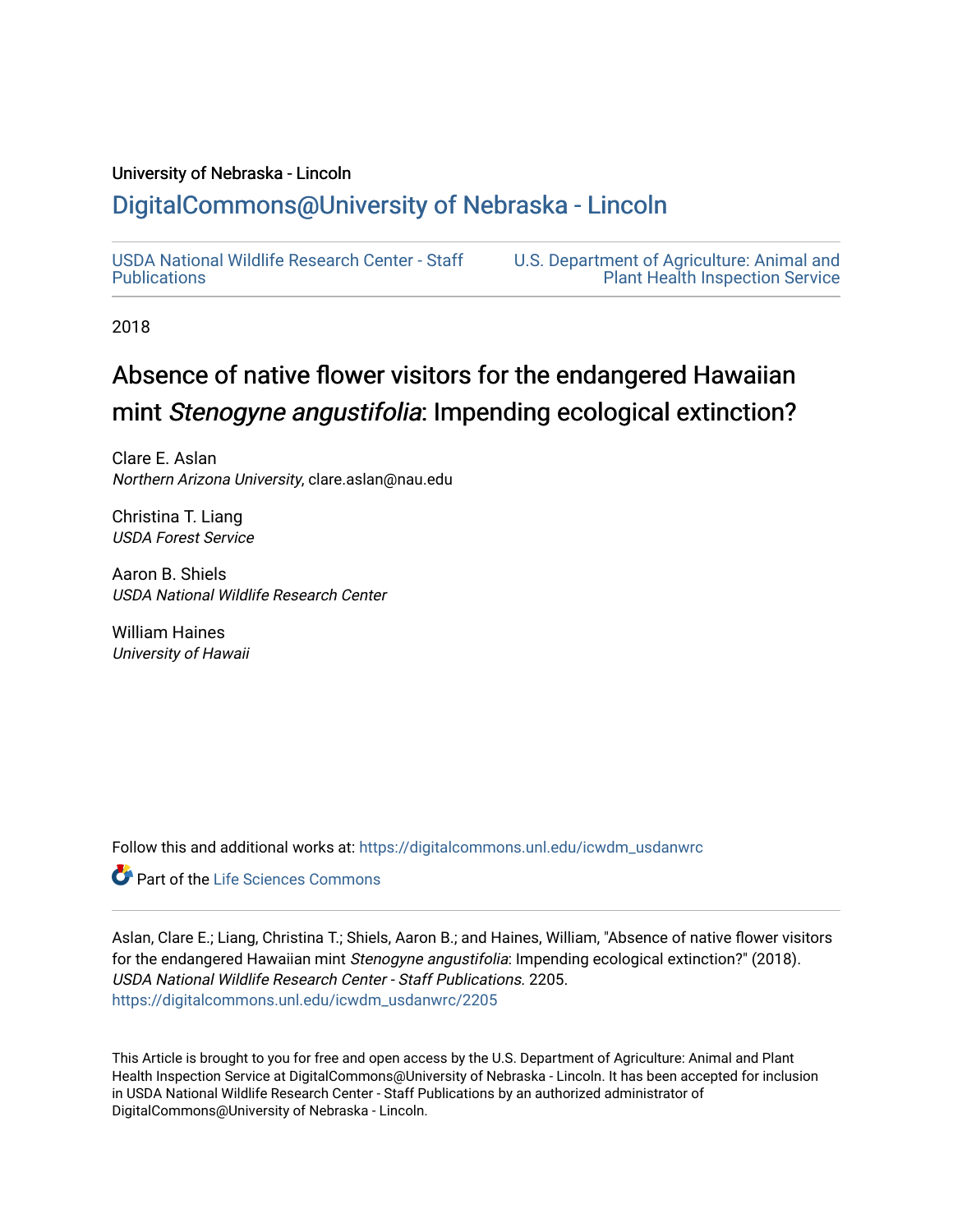

# Global Ecology and Conservation



journal homepage: http://www.elsevier.com/locate/gecom/locate/gecom/locate/gecom/locate/gecom/locate/gecom/locate/gec

Original Research Article

# Absence of native flower visitors for the endangered Hawaiian mint Stenogyne angustifolia: Impending ecological extinction?

Clare E. Aslan <sup>a, b,</sup> \*, Christina T. Liang <sup>c</sup>, Aaron B. Shiels <sup>d</sup>, William Haines <sup>e</sup>

<sup>a</sup> Landscape Conservation Initiative, Northern Arizona University, Flagstaff, AZ, 86011, USA

<sup>b</sup> Conservation Science Partners, Flagstaff, AZ, 86011, USA

<sup>c</sup> Institute of Pacific Islands Forestry, USDA Forest Service, Hilo, HI, 96720, USA

<sup>d</sup> National Wildlife Research Center, USDA, Fort Collins, CO, 80521, USA

e Center for Conservation Research and Training, University of Hawaii, Honolulu, HI, 96822, USA

# article info

Article history: Received 11 June 2018 Received in revised form 27 October 2018 Accepted 27 October 2018

Keywords: Creeping mint Flower pollination treatments Flower visitation observations Island endemic Lasioglossum Mutualism disruption

# **ABSTRACT**

If an organism becomes rare enough that it no longer participates in certain interspecific interactions, it can be said to have become ecologically extinct, even though it is still present. This form of extinction is much less recognized than global extinctions, although it may have ramifications for ecological community function. Here, we describe a case of possible or pending ecological extinction of an endemic Hawaiian plant. We performed over 120 h of systematic flower visitation observations of the endangered Hawaiian mint, Stenogyne angustifolia, in its wild habitat. The robust size and open shape of S. angustifolia flowers, along with their high accessibility, visibility, and nectar content, suggest that they are adapted to animal-mediated pollination. However, only one flower visitor was observed at our focal high-elevation study site: an individual of the non-native bee species Lasioglossum impavidum. Experimental pollination treatments indicate that S. angustifolia is self-compatible and demonstrates some autogamy, setting fruit and seed in the absence of pollinators. However, experimental additions of pollen increased fruit production, indicating that plants are pollen-limited and that lack of pollinators carries a reproductive cost for this species. Ecological communities throughout Hawaii are highly modified, and the distribution and diversity of the native pollinator community that occurred with S. angustifolia prior to these changes are wholly unknown. Nevertheless, the lack of visitation by native pollinators and extremely rare visitation by non-native pollinators suggest that this plant is today contributing little to pollination networks in its high-elevation habitat. © 2018 The Authors. Published by Elsevier B.V. This is an open access article under the CC BY-NC-ND license ([http://creativecommons.org/licenses/by-nc-nd/4.0/\)](http://creativecommons.org/licenses/by-nc-nd/4.0/).

# 1. Introduction

Widespread population declines across taxonomic groups and ecosystem types result from global change processes such as habitat loss and fragmentation, biological invasions, and climate change [\(Brook et al., 2008\)](#page-8-0). Ecological extinction occurs when a species becomes rare enough that it no longer interacts meaningfully with the broader ecological community, even

<https://doi.org/10.1016/j.gecco.2018.e00468>

<sup>\*</sup> Corresponding author. Landscape Conservation Initiative, Northern Arizona University, PO Box 5767, Flagstaff, AZ, 86011, USA. E-mail address: [clare.aslan@nau.edu](mailto:clare.aslan@nau.edu) (C.E. Aslan).

<sup>2351-9894/© 2018</sup> The Authors. Published by Elsevier B.V. This is an open access article under the CC BY-NC-ND license [\(http://creativecommons.org/](http://creativecommons.org/licenses/by-nc-nd/4.0/) [licenses/by-nc-nd/4.0/](http://creativecommons.org/licenses/by-nc-nd/4.0/)).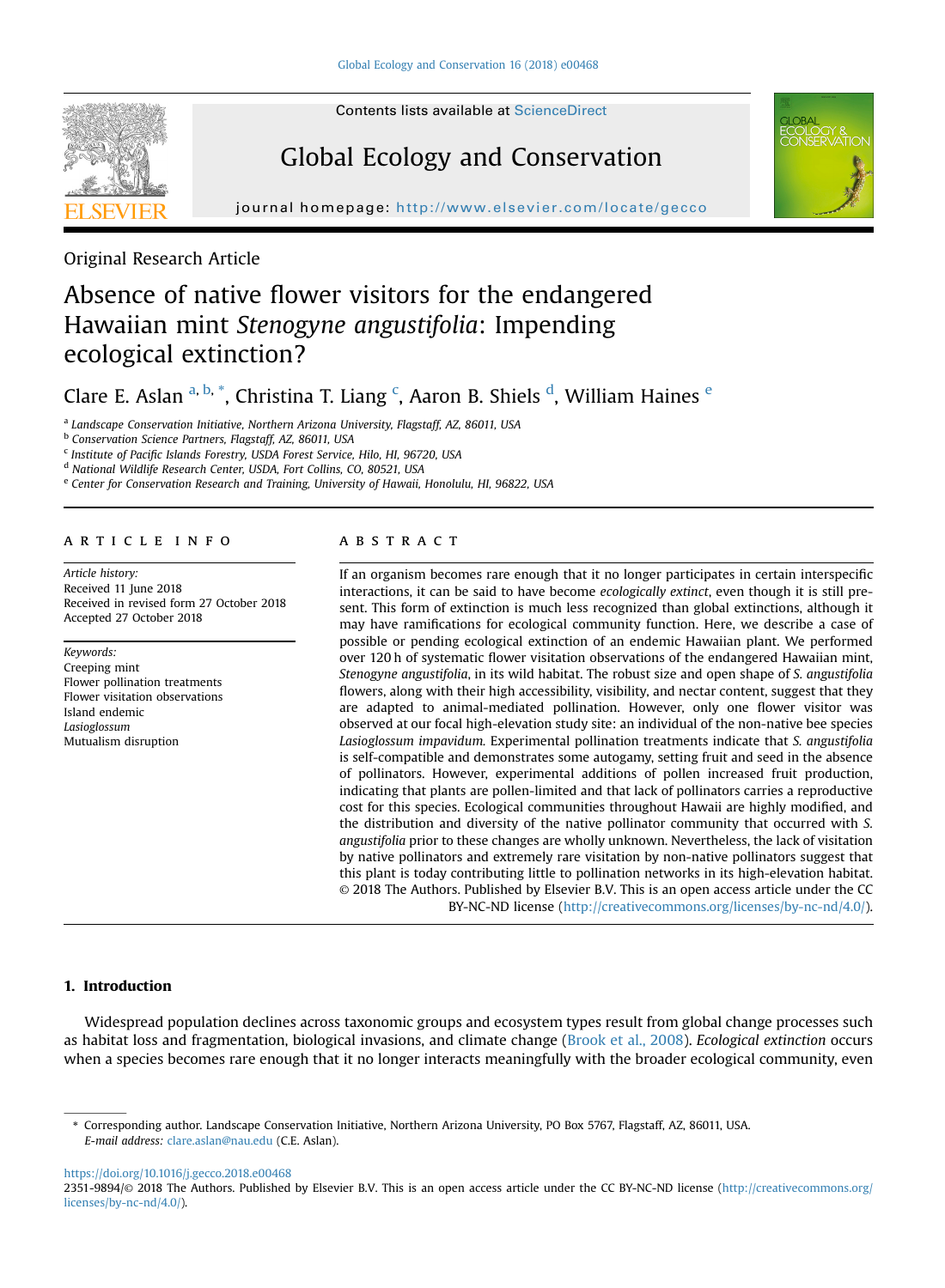though the species itself persists ([Estes et al., 1989](#page-8-0); [Redford, 1992;](#page-8-0) [McConkey and Drake, 2006\)](#page-8-0). Disruption of key interactions as a result of ecological extinction could drive extinction cascades, where species or populations are directly threatened by functional loss ([McConkey and Drake, 2006;](#page-8-0) [McConkey](#page-8-0) & [O'Farrill, 2015](#page-8-0); [Estes et al., 2016](#page-8-0)).

Although a large number of species interact with threatened and endangered partners [\(Aslan et al., 2013a\)](#page-7-0), only those that are strongly dependent on those partners for survival or reproduction face possible extinction themselves as a result of ecological extinction [\(Brodie et al., 2014](#page-8-0)). Many traits act to limit such dependence (e.g., generalization in morphology or behavior, phenotypic plasticity, adaptive capacity) ([Aslan et al., 2016](#page-7-0)), reducing the probability of extinction cascades. On the other hand, traits such as self-compatibility and autonomous autogamy in plants, which may reduce their dependence on pollinators in the short term, have the capacity to enable persistence of a species but only under conditions of inbreeding that may not be conducive to long-term stability ([Vellend et al., 2006](#page-8-0); [Brys et al., 2011\)](#page-7-0).

Key benefits exchanged in mutualism can include propagule transportation, reproduction and gene flow, water and nutrients, and protection from natural enemies ([Bond, 1994;](#page-7-0) [Kiers et al., 2010](#page-8-0)). Most mutualists interact with more than one partner taxon to obtain these benefits; it is rare that an organism is fully dependent on a single mutualist species for any particular function [\(Johnson and Steiner, 2000](#page-8-0); [Blüthgen et al., 2007\)](#page-7-0). For an individual to experience complete mutualism disruption, therefore, it is necessary for all partners capable of interacting with that individual to become locally absent, a case of multiple ecological, local, or global extinctions [\(Estes et al., 1989](#page-8-0); [Aslan et al., 2013a](#page-7-0)).

Island-based ecological communities are often simplified relative to continental communities, comprising only those species and functional groups that successfully reached and established on the island over the course of its history ([Loope](#page-8-0) [et al., 1988](#page-8-0); [Fattorini, 2009\)](#page-8-0). This may be particularly true under current conditions, given high rates of extinction among some island-based taxa [\(Clavero and García-Berthou, 2005](#page-7-0); Kaiser-Bunbury et al., 2010). As a result, diversity is often low within any particular guild on an island [\(Cowie and Holland, 2006;](#page-8-0) but see notable adaptive radiation exceptions, e.g., [Givnish](#page-8-0) [et al., 2009](#page-8-0)). Some island species act as super-generalists: occupying broad niches, as a result of low competition, and interacting with large numbers of partners ([Olesen et al., 2002\)](#page-7-0). In many interaction networks, however, low diversity within a guild results in a lower number of partners per interacting species is on islands compared with continents [\(Aslan et al.,](#page-7-0) [2013a\)](#page-7-0). This low number of partners reduces redundancy within interaction networks, such that complete mutualism disruption is more probable in these systems than on mainlands ([Aslan et al., 2013a\)](#page-7-0). Evidence of complete mutualism disruption has been documented in cases of large birds and bats becoming ecologically or globally extinct due to overhunting in Tonga ([Meehan et al., 2002\)](#page-8-0), forest bird loss on Guam as a result of the brown tree snake introduction [\(Rogers et al., 2017](#page-7-0)), and widespread declines of nectarivorous birds in Hawaii due to introduction of avian diseases [\(Boyer, 2008\)](#page-8-0). In these cases, the losses of animals are substantial and far-reaching enough that many individual plants no longer overlap spatially or temporally with mutualists and have therefore lost all seed dispersal (Tonga, Guam) or pollination (Hawaii) services. Some seed dispersers and pollinators in these cases have become ecologically extinct: they persist in limited locations, but at such small population sizes that they no longer contribute functionally to the broader community ([Wiles et al., 2003](#page-8-0)). Ecological extinction has been documented for certain interactions when population sizes are still relatively large: for example, due to density dependent behaviors, flying foxes in the Pacific cease to be effective seed dispersers as populations decline below a certain threshold, but the bats are still relatively common [\(McConkey and Drake, 2006\)](#page-8-0). Disruption of such mutualisms could leave plants with reduced capacity for reproduction, gene flow, habitat colonization, and adaptation ([Howe and Miriti, 2004;](#page-8-0) [Aguilar et al., 2006;](#page-7-0) [Gallagher et al., 2015\)](#page-8-0), and result in reduced or negative population growth.

To better understand this context of complex ecological interactions and threats to key functions in ecosystems, it is necessary to conduct systematic field studies of ongoing interactions among rare species. Here, we performed flower visitation observations, manual pollination treatments, and nectar sampling to investigate ongoing pollination of the endemic Hawaiian mint Stenogyne angustifolia. Stenogyne angustifolia currently occurs in only a few locations on Hawai'i Island, all of which are actively managed by public agencies in an attempt to reverse the decline of the species. We set out to identify the pollinators most critical for S. angustifolia outcrossing and to determine the plant's breeding system, with the goal of informing recovery efforts for the species. This examination of a critical ecological interaction for a very rare species illuminates the increasing risk of ecological extinction in highly modified systems worldwide.

### 2. Materials and methods

## 2.1. Study species

Stenogyne angustifolia is a scandent vine occupying 'a'ā and pāhoehoe lava flows on Mauna Kea and Mauna Loa between 1500 m and 1800 m in elevation on Hawai'i Island [\(USFWS, 1993](#page-8-0)). One of 23 Stenogyne species in the Hawaiian archipelago [\(Wagner et al., 2012\)](#page-8-0), S. angustifolia is listed as Endangered under the U.S. Endangered Species Act, with a global population estimated at 5000–7500 individuals, all located in the dry forest of upper elevation Mauna Loa ([Evans et al., 2002\)](#page-8-0). (The species has not yet been evaluated on the IUCN Red List of Threatened Species, but four congeners appear on that list and all are Critically Endangered; eight congeners are listed as federally Endangered by the US Fish & Wildlife Service.) Flowers of S. angustifolia are  $2-3$  cm long, tubular, yellow to deep fuchsia in color, and borne along the vine-like stems such that they are frequently close to the ground ([Fig. 1\)](#page-3-0). Flowers are produced throughout the year and followed by production of black fleshy fruits, comprised of up to four nutlets, approximately five weeks after flower senescence. Due to their size, shape, and color, the flowers of S. angustifolia superficially appear adapted for pollination by nectarivorous birds, like the plant's congeners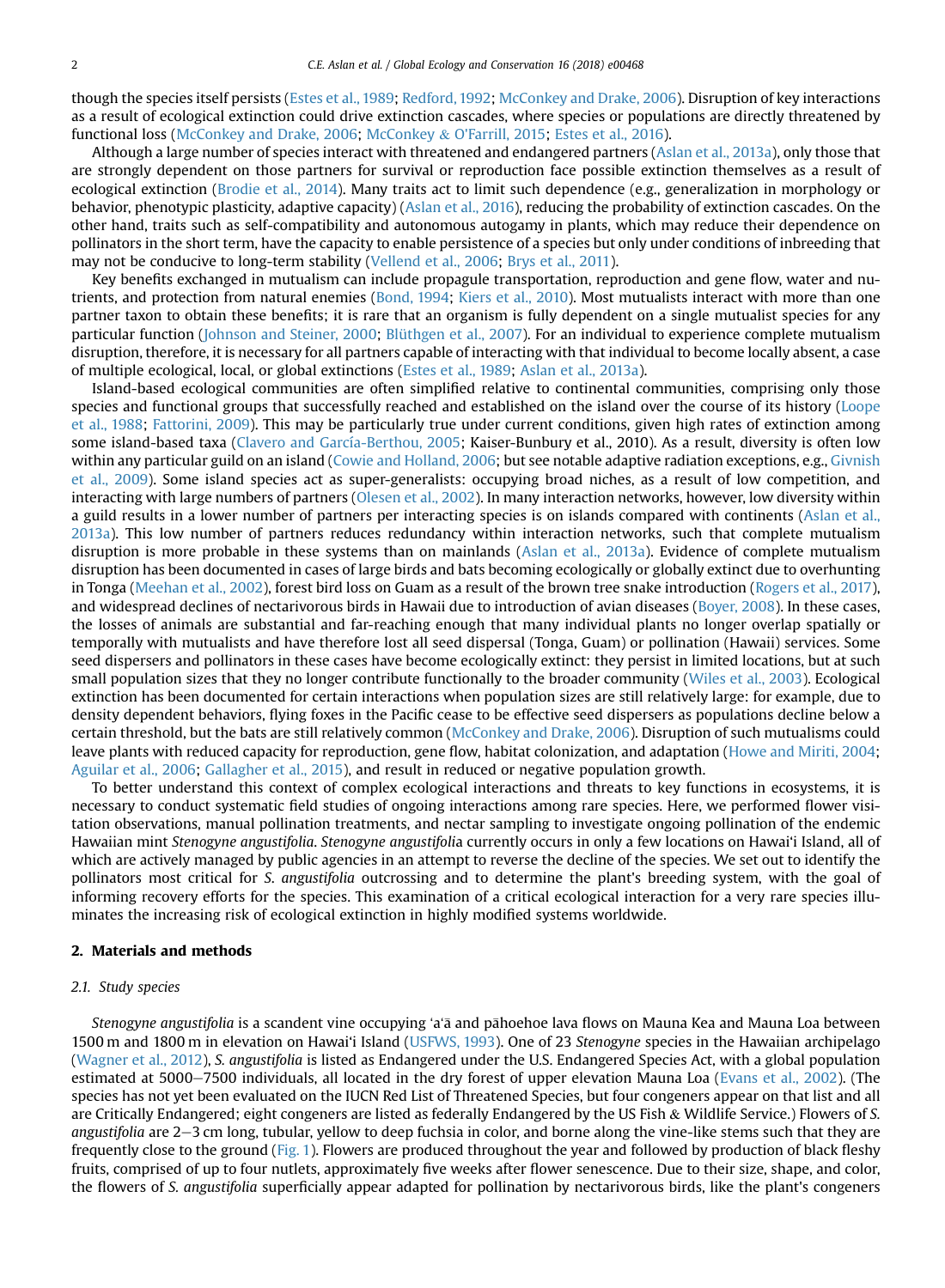<span id="page-3-0"></span>

Fig. 1. Photo of Stenogyne angustifolia flowers, demonstrating their robust size and tubular shape.

([Renner, 1998;](#page-8-0) [Wood and Oppenheimer, 2008](#page-8-0)); as a monophyletic clade characterized by curved, tubular, reddish flowers ([Lindqvist and Albert, 2002](#page-8-0)), it may be that all members of the Stenogyne genus were historically bird-pollinated. However, no native nectarivorous birds currently occur in the open, dry forest habitat where S. angustifolia occurs on Hawai'i Island. Anecdotal reports have suggested that flowers of S. angustifolia are also visited by various insects, although prior to this study there was no attempt to determine whether those insects were acting as pollinators ([USFWS, 1993](#page-8-0)). Our observation methods were designed to enable detection of flower visitation by potential pollinators of any size or guild.

# 2.2. Study sites

Field observations for this study took place on the US Department of Defense's Pohakuloa Training Area (PTA), in a site located between 1500 m and 1800 m on the flanks of Mauna Loa on the Island of Hawaiʻi. We worked within a PTA conservation area that is fenced and has been off-limits to unauthorized personnel for several decades; the area is therefore protected from both non-native, browsing ungulates and most forms of human disturbance. As a result of these protections, a relatively large number (20 species) of Endangered and Threatened plants occur within PTA, and the military actively manages these species for their long-term conservation.

Within PTA, S. angustifolia occurs in tropical dry forest dominated by mamane (Sophora chrysophylla) and naio (Myoporum sandwicense). The substrate comprises lava flows of both 'a'ā and p ahoehoe, ranging in age from 1000 to 5000 years. Extensive invasion of P. setaceum in the area imposes a continual risk of grass-fed fire, but the lack of ungulate browsing and propensity of S. angustifolia to spread vegetatively have facilitated a robust local population of S. angustifolia over the past decade ([USFWS, 2012\)](#page-8-0).

# 2.3. Flower visitation observations

We conducted systematic flower visitation observations to determine the primary potential pollinators for S. angustifolia. Flower visitors cannot be assumed to be pollinators, since many visitors are poor pollen transporters [\(Schemske and Horvitz,](#page-8-0) [1984](#page-8-0)); nonetheless, visitation observations can provide a pollinator candidate pool, with frequent visitors likely among the most important pollinators for a given plant. We observed flowering S. angustifolia individuals at PTA from March 2015 through February 2016. Observations took place weekly throughout that time period. Each observation consisted of three 50 min periods, separated by 10-min rest periods to prevent observer fatigue. Observations beginning in early morning, late morning, early afternoon, and late afternoon were conducted at equal frequencies, and a small number of additional night observations (4 h total in 30-min blocks distributed over 8 dates throughout the year) were conducted as time and base access allowed. Prior to observations, each observer was first trained in Hawaiian insect identification and in flower morphology and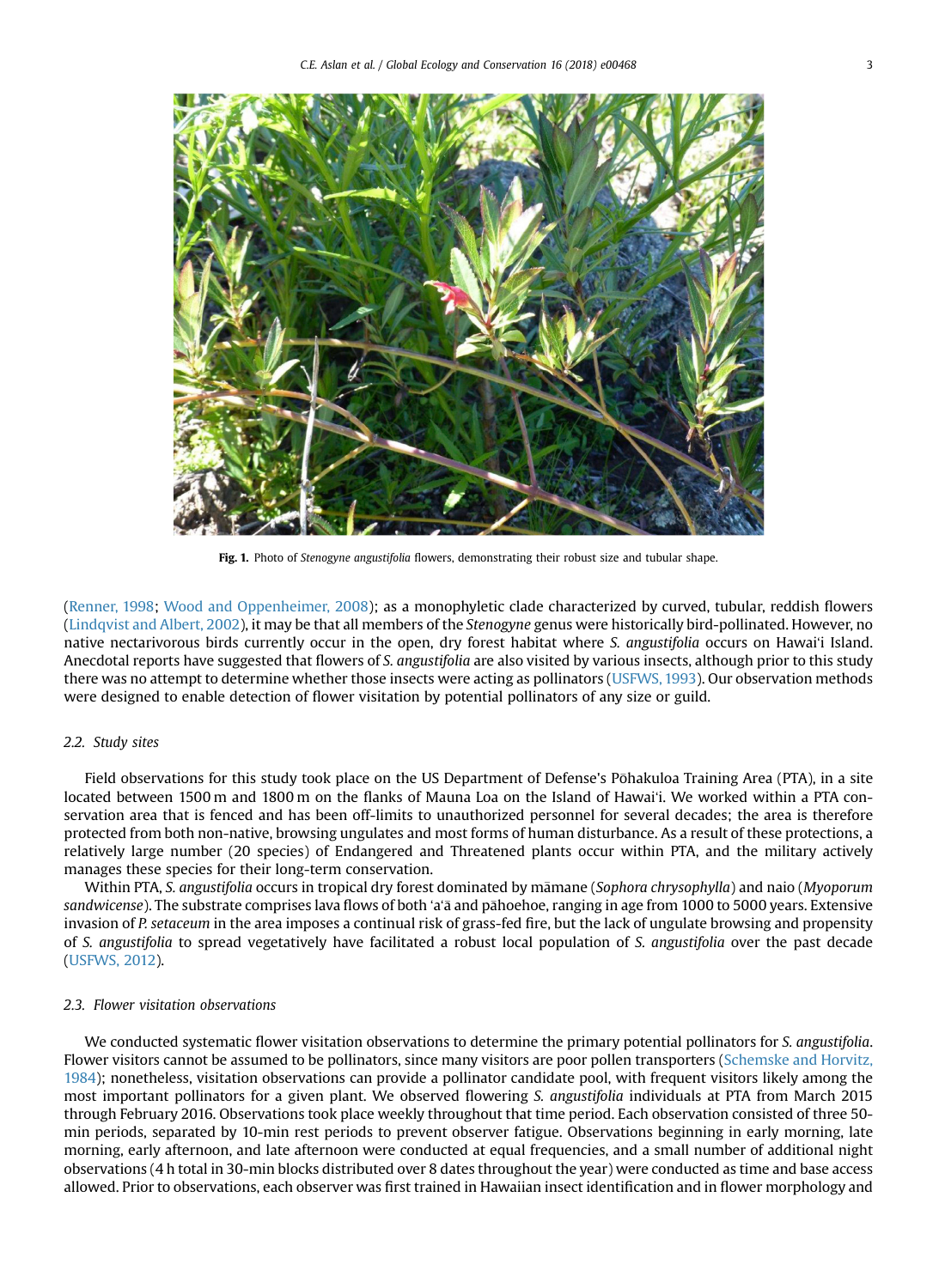pollination biology. Each 50-min observation was divided into 10-min blocks. Each such block began with a one-minute scan sampling period, during which the observer remained at a fixed location and noted all visitors interacting in any way with the visible S. angustifolia flowers. The observer recorded the number of individuals of each visitor species interacting with each flower as well as the total number of plants and open flowers visible from the observer's vantage point. For the remaining nine minutes of the block, the observer employed focal individual observations (after [Renne et al., 2000;](#page-8-0) [Aslan et al., 2013b](#page-7-0)), observing a single plant visitor at a time and recording all behaviors of that visitor (number of plants visited, number of flowers visited, number of flowers nectar-robbed, pollen harvesting, nectar harvesting, visible pollen transport, etc.) as long as it was visible. The observer recorded the total amount of time over which each visitor was observed. The protocol stipulated that after the visitor was lost from view or 180 s had passed (whichever occurred first), the observer select another focal individual to observe if possible.

To analyze these data, we used scan samples to calculate the average number of individuals per visitor species per open flower per unit time, and focal individual observations to calculate the average number of plants and flowers visited per minute per individual of each visitor species. These two values were then multiplied to generate an overall Visitor Importance value (VI) for each visitor species [\(Renne et al., 2000;](#page-8-0) [Aslan, 2015\)](#page-7-0). Using this index, a visitor emerges as particularly important if they are either present and interacting with flowers a high percentage of the time or if they interact with a large number of flowers when present.

In all, we conducted 120.67 h of observations at PTA, spread over 53 separate observation occasions, with three-hour observation start times ranging from 6:10 a.m. to 6:35 p.m. Because of the extremely low number of flower visits observed via this effort at PTA (a total of 1 visit over the course of the year), we conducted an additional 20.5 h of observations in spring 2016 at Puʻu Waʻawaʻa Forest Reserve, a lower-elevation site to the west of PTA where S. angustifolia has been outplanted in relatively high densities and where bees had been anecdotally reported interacting with the outplanted individuals. Start times of observations for this supplementary effort ranged from 10:08 a.m. to 4:04 p.m.

# 2.4. Pollination treatments

Although our observations detected remarkably low flower visitation (see Section 3.0), we frequently observed fruit production by S. angustifolia at PTA. To determine the degree to which S. angustifolia is dependent on pollinators for fruit and seed set, we performed manual pollination treatments on flowers in July and October 2015, in January and April 2016, and in June 2017. Treatments included: (a) a pollinator exclusion treatment in which individual flower buds were covered to exclude pollinators and determine the degree to which plants exhibit autonomous autogamy and whether absence of pollinators carries a reproductive cost; (b) an exclusion control wherein the same type of cover was applied to individual flowers in bud stage, pollen from up to three different plant individuals located in the same local population was delivered manually when the flower opened, and the flower was covered once more until senescence, to determine whether the cover itself affected fruit and seed set; (c) a flower supplementation treatment in which pollen from up to three different plant individuals located in the local population was delivered manually to open flowers to evaluate fruit and seed after known pollination; and (d) an unmanipulated treatment in which flowers were marked with small lengths of embroidery thread tied around their pedicels and then allowed to develop without interference, to evaluate average fruit and seed set under existing pollination conditions. We attempted several designs of flower covers for exclusion treatments because covers were frequently lost from developing flowers as a result of the narrow bud shape and windy conditions. Successful exclusions were carried out using two designs: first, wide plastic drinking straws (~1-cm diameter), closed at the end with staples and perforated with small pinholes to allow airflow and cooling while excluding visiting animals; and second, small envelopes that were closed at the ends with fabric tape and were constructed of nylon wedding tulle fabric of loose weave to allow airflow but exclude all visiting animals. Exclusion devices remained on flowers until the corollas had fully wilted and then were removed to allow fruits to develop normally. There was no difference between the two cover types in fruit or seed production, so results from the two cover designs were pooled in data analysis.

Because S. angustifolia is Endangered, we minimized our treatment sample size to minimize our potential impact to the reproduction of our study plants. We aimed to apply treatments to 10 S. angustifolia plants, with each treatment replicated on three flowers per plant. However, few plants produced 12 flowers in usable reproductive stage at any given time. Additionally, we were committed to handling flowers as gently as possible to minimize our impact, and this care certainly increased the total number of exclusion covers that were lost due to wind. As a result, our successful treatments were unbalanced across plants, with a total of 28 plants receiving treatments, and many receiving fewer than three replicates of each treatment. Quantile-quantile plots indicated that the dataset violated assumptions of normality ([Wood, 2010](#page-8-0)); we therefore used nonparametric Kruskal-Wallis tests to determine whether significant differences in fruit and seed set among treatments were evident, and Dunn's tests for multiple comparisons to determine which pairs of treatments exhibited significant differences. All data were analyzed in the statistical software environment R version 2.14.1 ([R Development Core Team, 2012\)](#page-7-0), with significance accepted at  $p < 0.05$ .

We calculated the Index of Self-Incompatibility (ISI) as the ratio of fruit set by bagged flowers to fruit set after hand-pollination [\(Zapata and Arroyo, 1978\)](#page-8-0). We calculated the Pollen Limitation Index (PLI) as:  $1 -$  (fruit or seed set of unmanipulated flowers)/(fruit or seed set of hand-pollinated flowers) ([Larson and Barrett, 2000](#page-8-0)). The PLI indicates the amount to which ambient pollen transfer is limiting reproduction; a value of 0 indicates no pollen limitation and a value of 1 indicates complete pollen limitation [\(Larson and Barrett, 2000\)](#page-8-0). Calculating this index for both fruit set (as fruits produced per flower)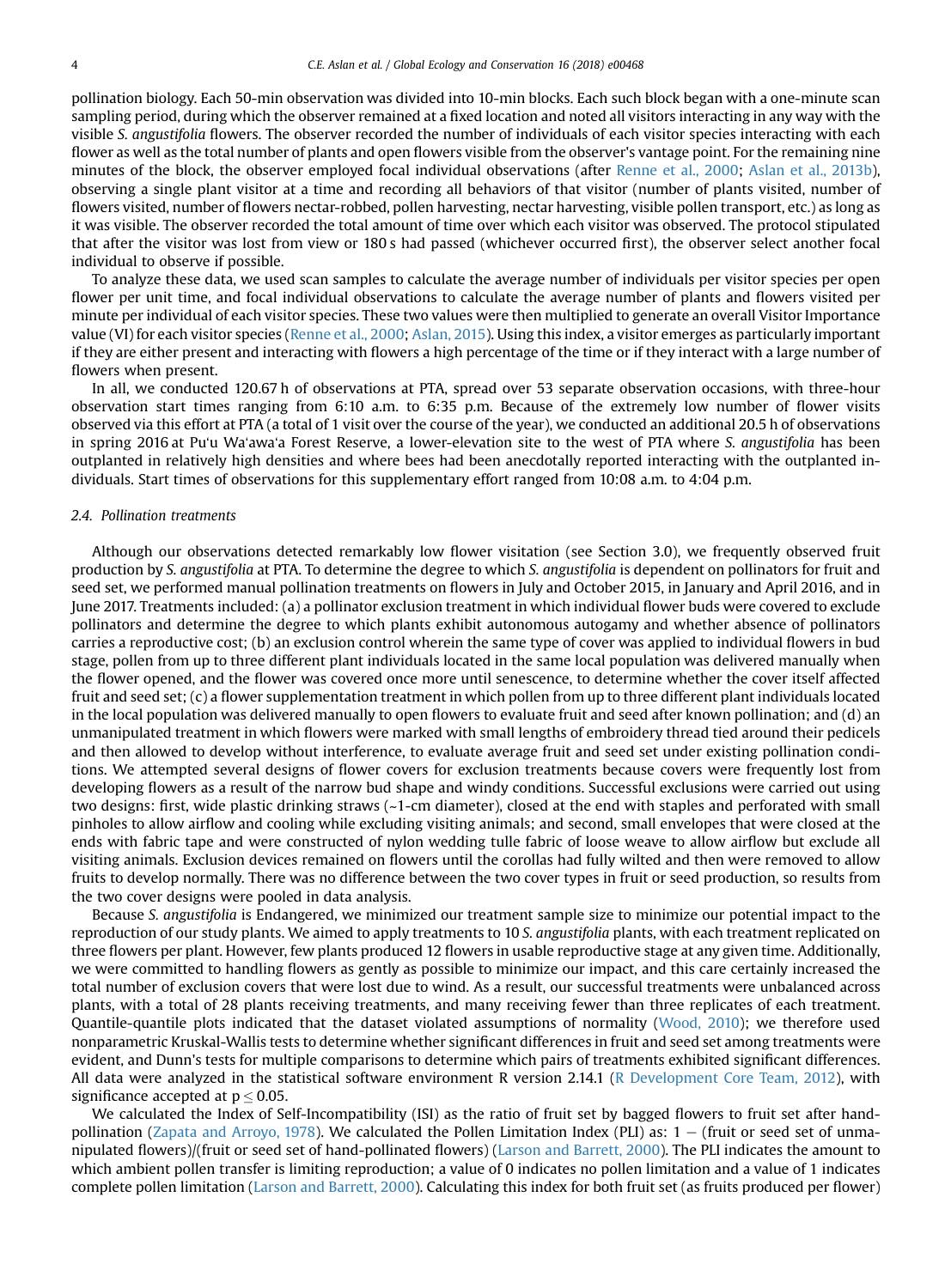and seed set (as seeds produced per fruit) enabled us to detect pollen limitation whether it resulted in reduced numbers of fruit overall or reduced number of seeds in those fruits that were produced.

# 2.5. Nectar analysis

Since nectar sugar composition can be indicative of pollinator preferences and thus indicate the pollinator functional groups likely to interact with a plant, we took nectar samples from S. angustifolia flowers and used high performance liquid chromatography to determine their component sugars. We used 0.90 mm-diameter capillary tubes to extract nectar from seven wild individuals, probing the floral nectar chambers and blowing the resulting nectar into 1.5 mL microcentrifuge tubes. Tubes were capped and frozen until they could be returned to the laboratory for analysis. For analysis, samples were diluted four times with distilled water. The ratios of sugars in the nectar were determined by high performance liquid chromatography using a Shimadzu Model 20 HPLC. Ratios of sugars in the nectar were determined by examining the area under the curves of sugar peaks compared to pure standards.

# 3. Results

# 3.1. Flower visitation observations

In 120.67 h of observation (724 10-min observation blocks) of S. angustifolia flowers at PTA, we observed just one individual visitor: the non-native bee Lasioglossum impavidum, which visited an individual at 13:10 in the afternoon on 28 July 2015. In all, 640 open flowers were observed at PTA in the course of those 724 observation blocks. In contrast, in 20.5 h of observation at Puʻu Waʻawaʻa, we observed two visiting Lasioglossum impavidum individuals and six non-native Ceratina cf. dentipes individuals. In all, we observed 281 open flowers at Puʻu Waʻawaʻa. The Visitor Importance (VI) value for L. impavidum at PTA was 0.000066, whereas the VI for L. impavidum at Puʻu Waʻawaʻa was 0.014 and the VI for C. cf. dentipes at Puʻu Waʻawaʻa was 0.032.

# 3.2. Pollination treatments

In all, pollination treatments were administered to 55 flowers on 28 plants. Fruit set (defined as fruits produced per flower) across all treatments varied significantly (Kruskal-Wallis test, chi-square = 9.56,  $p = 0.023$ ) [\(Fig. 2\)](#page-6-0). Hand-supplemented flowers set significantly more fruit than bagged, full-exclusion flowers (Dunn's test,  $p = 0.023$ ) and fruits from unmanipulated flowers (Dunn's test,  $p = 0.048$ ). No other pairwise treatment comparisons differed significantly.

The ISI value was 0.19, indicating self-compatibility but limited autogamy; flowers set fruit in the absence of pollinator visits (i.e., in bagged treatments), but at a lower rate than when pollen was manually delivered to them (i.e., in handsupplementation treatments), indicating that lack of pollinators carries a reproductive cost. The PLI value based on fruit set was 0.48, indicating an intermediate level of pollen limitation (i.e., hand-supplementation doubled the set of fruit relative to unmanipulated flowers, although each fruit that was produced following these two treatments produced on average approximately equal numbers of seeds).

# 3.3. Nectar analysis

Nectar analysis revealed that sugar composition is hexose-dominated, with glucose and fructose present in roughly equal amounts (mean glucose  $148.2 \pm 36.7$  mg/mL; mean fructose  $154.4 \pm 39.8$  mg/mL) and far less sucrose (mean sucrose  $35.9 \pm 20.5$  mg/mL). Individual samples contained hexose: sucrose ratios ranging roughly from 5:1 to 4:1. As additional indicators of flower attractiveness to potential pollinators, flowers did not carry detectable odor, but each flower contained a small visible pool of nectar, and nectar samples per flower ranged in volume from  $2.5$  to  $13.0 \mu L$ .

# 4. Discussion

We observed only one species visiting S. angustifolia in its wild population and two in the lower elevation outplanted population. Both visitor species were non-native bees. Observations were performed year-round and at all times of day, representing a much higher investment of time than is typical for flower visitation observation studies (e.g., [Schemske and](#page-8-0) [Bradshaw, 1999;](#page-8-0) [Johnson et al., 2002;](#page-8-0) [Hanna et al., 2013](#page-8-0)). For comparison, just 55 h of observation of the relatively common Hawaiian endemic Argemone glauca in the same PTA study site yielded 257 visit detections comprising nine insect taxa, including both native and non-native species (unpubl. data).

We cannot know what the historical pollination regime was for S. angustifolia since there are no relevant historical records. However, it is logical given the plant's attractive floral resources and endemism within Hawaii that S. angustifolia has likely partnered readily with native pollinators in the past. With regard to the two non-native visitors, L. impavidum is not rare at PTA, and we have repeatedly observed it visiting other plant species (unpubl. data). The dearth of visits to S. angustifolia suggests that S. angustifolia may not be very attractive to L. impavidum. Ceratina cf. dentipes, on the other hand, is primarily a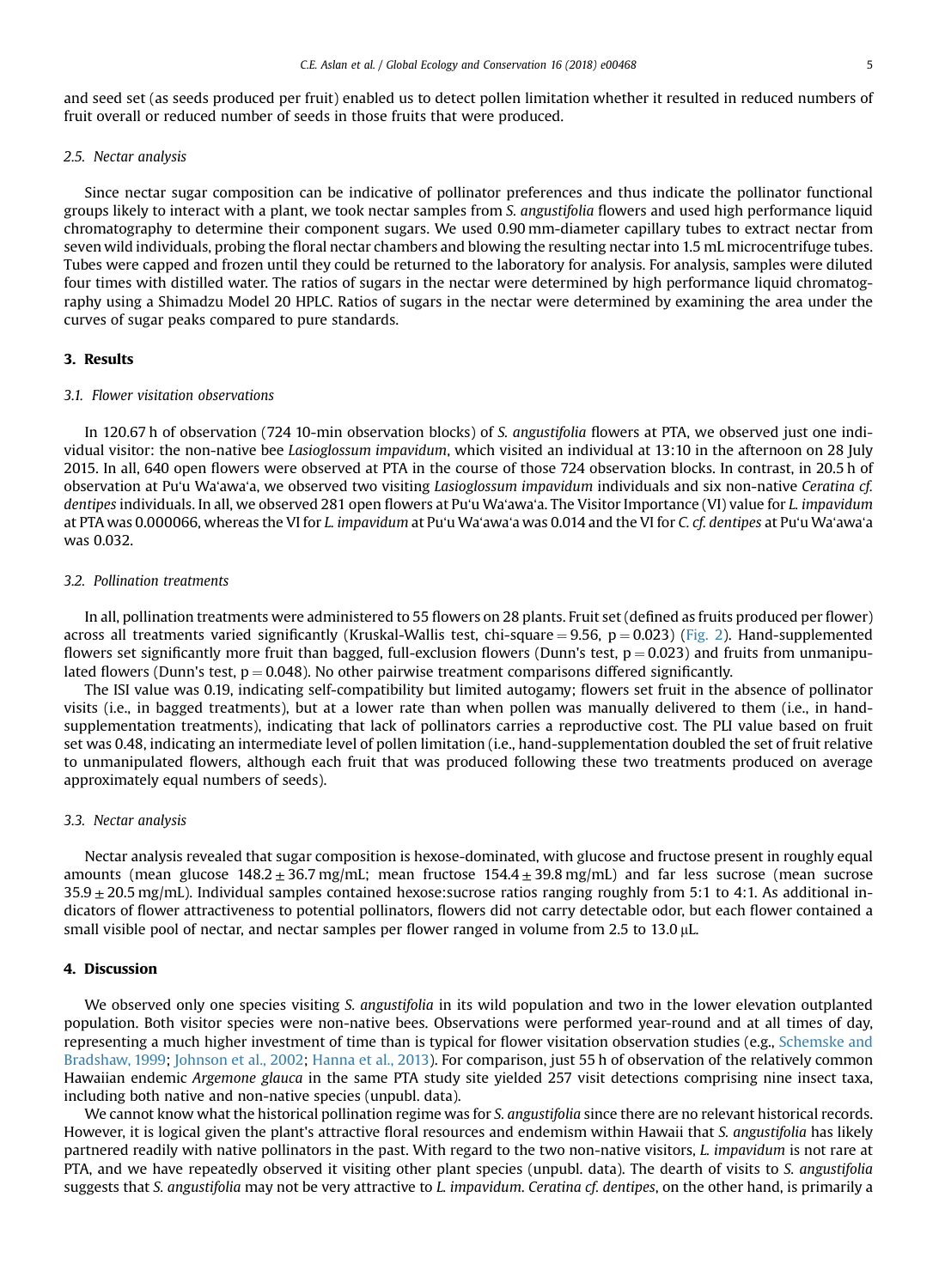<span id="page-6-0"></span>





Fig. 2. Stenogyne angustifolia flower treatment results, including (a) fruit set (as fruits produced per flower) and (b) seed set (as seeds produced per fruit). Treatments, which per performed at the Pohakuloa Training Area, included open or unmanipulated flowers, hand-supplementation with pollen, bagged selffertilized flowers, and bagged control flowers bagged as buds and hand-cross-pollinated when open and receptive. Different letters above bars indicate significant differences between treatments.

coastal species, so its absence at PTA and presence at Puʻu Waʻawaʻa might be explained by its distribution and the fact that it is found at lower elevations on Hawai'i Island ([Magnacca and King, 2013](#page-8-0)).

Although the ISI results indicated that S. angustifolia is self-compatible and demonstrates autogamy, bagged flowers set significantly less fruit than hand-pollinated flowers, suggesting that access to pollinators is important for maximizing the reproductive output of S. angustifolia. This is concerning in light of the plant's rarity and the lack of native flower visitors observed in this study; S. angustifolia partners so rarely with even common non-native insect visitors in its wild range that it is largely detached from the local pollinator network and may thus be essentially ecologically extinct in certain interspecific interactions, no longer functioning meaningfully in the community.

The results of nectar analysis were consistent with pollination by either native Hawaiian honeycreepers or native Hawaiian bees, both of which prefer hexose-rich nectar such as that of S. angustifolia ([Baker and Baker, 1983;](#page-7-0) [Lammers and Freeman,](#page-8-0) [1986;](#page-8-0) [Pender et al. 2014](#page-8-0)). The flower morphology appears conducive to pollination by birds: flowers are long and tubular and usually occur in various shades of red. It is impossible to know what native birds might have visited S. angustifolia in dry forests in the past. It is likely, however, that such birds are now globally extinct ([Boyer, 2008\)](#page-8-0). Native bees do persist in PTA, but their distributions are patchy; we observed them interacting with other endemic plants but whether because they do not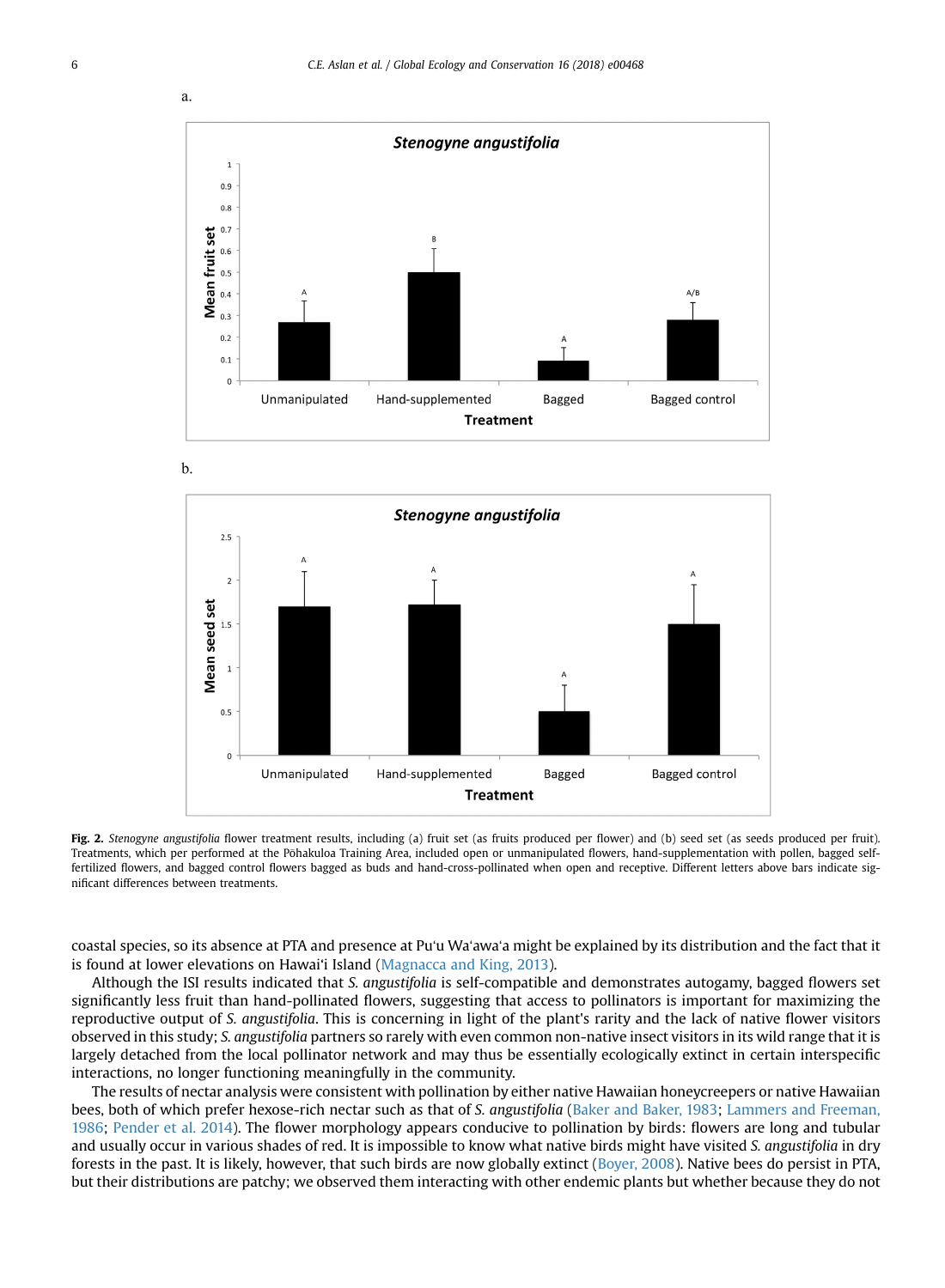<span id="page-7-0"></span>spatially overlap with S. angustifolia or because they are not attracted to it (due perhaps to shape, size, color, or the low growth form of the plant), they did not visit wild S. angustifolia flowers.

We speculate that the observed dearth of native pollinator visitation to S. angustifolia may be related to low population size of the plant. We have, however, also performed observations on Tetramolopium arenarium, another endemic plant species of similarly small population size in the study site, and detected a wider diversity (7 taxa) of flower visitors (unpubl. data). Clearly, rarity alone does not inevitably result in ecological extinction from interactions. Nevertheless, in the case of S. angustifolia it may be that small population sizes of the plants in their wild range, coupled with flower characteristics, have reduced the functional contributions of the species in the plant/pollinator community to the level of ecological extinction (Altrichter et al., 2012; [Valiente-Banuet et al., 2015;](#page-8-0) [Estes et al., 2016](#page-8-0)). That is, in the context of the full ecological community at the PTA, which contains an active network of native and non-native pollinators and native and non-native plants (these authors, unpubl. data), S. angustifolia may have become irrelevant as a resource for extant native and non-native pollinators in the system.

In many cases, non-native pollinators are present in high densities (e.g., [Shay et al., 2016](#page-8-0)) and across varied habitat types and wide geographic ranges, increasing the probability that they will encounter and transfer pollen for even a rare endemic such as S. angustifolia. In spite of this, however, the rate of visitation by non-native bees to S. angustifolia observed in this study was remarkably low in comparison to pollination rates quantified in other systems, including in Hawaii (e.g., Aslan et al., 2013b). If the non-natives visiting S. angustifolia are not able to effect sufficient outcrossing, the species in our study site may be reproducing via self-fertilization. Self-compatibility and autogamy can be advantageous in colonization of new habitats, where they enable individual plants to reproduce and establish populations even if the arrival of a mate is unlikely (Baker, 1955). Colonization of the Hawaiian Islands was likely much easier for self-compatible plant species, and selfcompatibility is strongly represented among the Hawaiian flora [\(Sakai et al., 1995\)](#page-8-0). Following initial colonization of the islands, many species may have persisted via inbreeding for many generations, a process that has the potential to largely erase deleterious alleles from a population via a phenomenon known as purging [\(Byers and Waller, 1999](#page-8-0); [Crnokrak and Barrett,](#page-8-0) [2002](#page-8-0)). If S. angustifolia or its ancestors experienced purging, that may have enabled their persistence under conditions of exclusive inbreeding. However, under global change, inbreeding could hamper a species' ability to successfully adapt to changing environmental conditions ([Jump and Penuelas, 2005](#page-8-0); [Fox and Reed, 2010\)](#page-8-0). Our pollination treatments found that bagged flowers produced fewer fruits on average than the other treatments, indicating a quantitative cost to the absence of pollinators, but the quality of seeds produced via autonomous autogamy has not been examined.

Potential conservation measures in light of extremely low outcrossing for S. angustifolia could include bolstering of populations of potential native and non-native pollinators, hand-pollination, and outplanting in lower elevation sites with higher diversity of native and non-native pollinators alike. Such conservation efforts, which leverage biotic interactions and a mixed native/non-native mutualist community, are rooted in an attempt to understand novel ecosystems and ensure their future functioning in spite of transformed community composition. In light of future uncertainty, undertaking such tasks can be daunting. Yet without such active attempts to bolster and maintain critical functions in the face of ecological extinctions, the consequences could be cascading losses of native populations.

# Acknowledgements

We extend our deep appreciation to H. Coad, M. Donofrio, J. Felt, J. Smith, and A. Wagner for many hours of field support. We thank everyone at the PTA Natural Resources Office for their logistical support and assistance. This work was performed under USFWS Native Endangered Species Recovery Permit: TE-28360B-0; Hawaii DLNR-DOFAW Permit for Threatened & Endangered Plant Species: P-201; and Hawaii DLNR-DOFAW Permit for Native Invertebrate Research: FHM17-428. Funding for this research was provided by the Department of Defense Strategic Environmental Research and Development Program [grant number RC-2432]. We are deeply grateful to R. Paull for laboratory analysis assistance and to K. Magnacca for bee identification assistance. We thank D. Drake for invaluable comments on an earlier draft of this manuscript.

#### References

[Aguilar, R., Ashworth, L., Galetto, L., Aizen, M.A., 2006. Plant reproductive susceptibility to habitat fragmentation: review and synthesis through a meta](http://refhub.elsevier.com/S2351-9894(18)30311-1/sref1)[analysis. Ecol. Lett. 9, 968](http://refhub.elsevier.com/S2351-9894(18)30311-1/sref1)-[980](http://refhub.elsevier.com/S2351-9894(18)30311-1/sref1).

[Altrichter, M., Taber, A., Beck, H., Reyna-Hurtado, R., Lizarraga, L., Keuroghlian, A., Sanderson EW, E.W., 2012. Range-wide declines of a key Neotropical](http://refhub.elsevier.com/S2351-9894(18)30311-1/sref2) [ecosystem architect, the Near Threatened white-lipped peccary](http://refhub.elsevier.com/S2351-9894(18)30311-1/sref2) Tayassu pecari. Oryx 46, 87-[98](http://refhub.elsevier.com/S2351-9894(18)30311-1/sref2).

[Aslan, C.E., 2015. Pollination of the Endangered Arizona hedgehog cactus \(](http://refhub.elsevier.com/S2351-9894(18)30311-1/sref3)Echinocereus arizonicus). Am. Midl. Nat. 173, 61-[72](http://refhub.elsevier.com/S2351-9894(18)30311-1/sref3).

[Aslan, C.E., Zavaleta, E.S., Tershy, B., Croll, D., 2013a. Mutualism disruption threatens global plant biodiversity: a systematic review. PloS One](http://refhub.elsevier.com/S2351-9894(18)30311-1/sref4) 8, e66993. [Aslan, C.E., Zavaleta, E.S., Tershy, B., Croll, D., Robichaux, R.H., 2013b. Imperfect replacement of native species by non-native species as pollinators of endemic](http://refhub.elsevier.com/S2351-9894(18)30311-1/sref5) [Hawaiian plants. Conserv. Biol. 28, 478](http://refhub.elsevier.com/S2351-9894(18)30311-1/sref5)-[488](http://refhub.elsevier.com/S2351-9894(18)30311-1/sref5).

[Aslan, C.E., Bronstein, J.L., Rogers, H.S., Gedan, K.B., Brodie, J., Palmer, T.M., Young, T.P., 2016. Leveraging nature's backup plans to incorporate interspeci](http://refhub.elsevier.com/S2351-9894(18)30311-1/sref6)fic [interactions and resilience into restoration. Restor. Ecol. 24, 434](http://refhub.elsevier.com/S2351-9894(18)30311-1/sref6)-[440](http://refhub.elsevier.com/S2351-9894(18)30311-1/sref6).

[Baker, H.G., 1955. Self-compatibility and establishment after](http://refhub.elsevier.com/S2351-9894(18)30311-1/sref7) "long-distance" dispersal. Evolution 9, 347–[349](http://refhub.elsevier.com/S2351-9894(18)30311-1/sref7).

Baker, H.G., Baker, I., 1983. A brief historical review of the chemistry of fl[oral nectar. In: Bentley, B., Elias, T. \(Eds.\), The Biology of Nectaries. Columbia](http://refhub.elsevier.com/S2351-9894(18)30311-1/sref8) [University Press, New York, pp. 126](http://refhub.elsevier.com/S2351-9894(18)30311-1/sref8)-[152.](http://refhub.elsevier.com/S2351-9894(18)30311-1/sref8)

[Blüthgen, N., Menzel, F., Hovestadt, T., Fiala, B., Blüthgen, N., 2007. Specialization, constraints, and con](http://refhub.elsevier.com/S2351-9894(18)30311-1/sref9)flicting interests in mutualistic networks. Curr. Biol. 17,  $341 - 346$  $341 - 346$ .

[Bond, W.J., 1994. Do mutualisms matter? assessing the impact of pollinator and disperser disruption on plant extinction. Philos. Trans. R. Soc. Lond. Ser. B](http://refhub.elsevier.com/S2351-9894(18)30311-1/sref10) [Biol. Sci. 344, 83](http://refhub.elsevier.com/S2351-9894(18)30311-1/sref10)-[90.](http://refhub.elsevier.com/S2351-9894(18)30311-1/sref10)